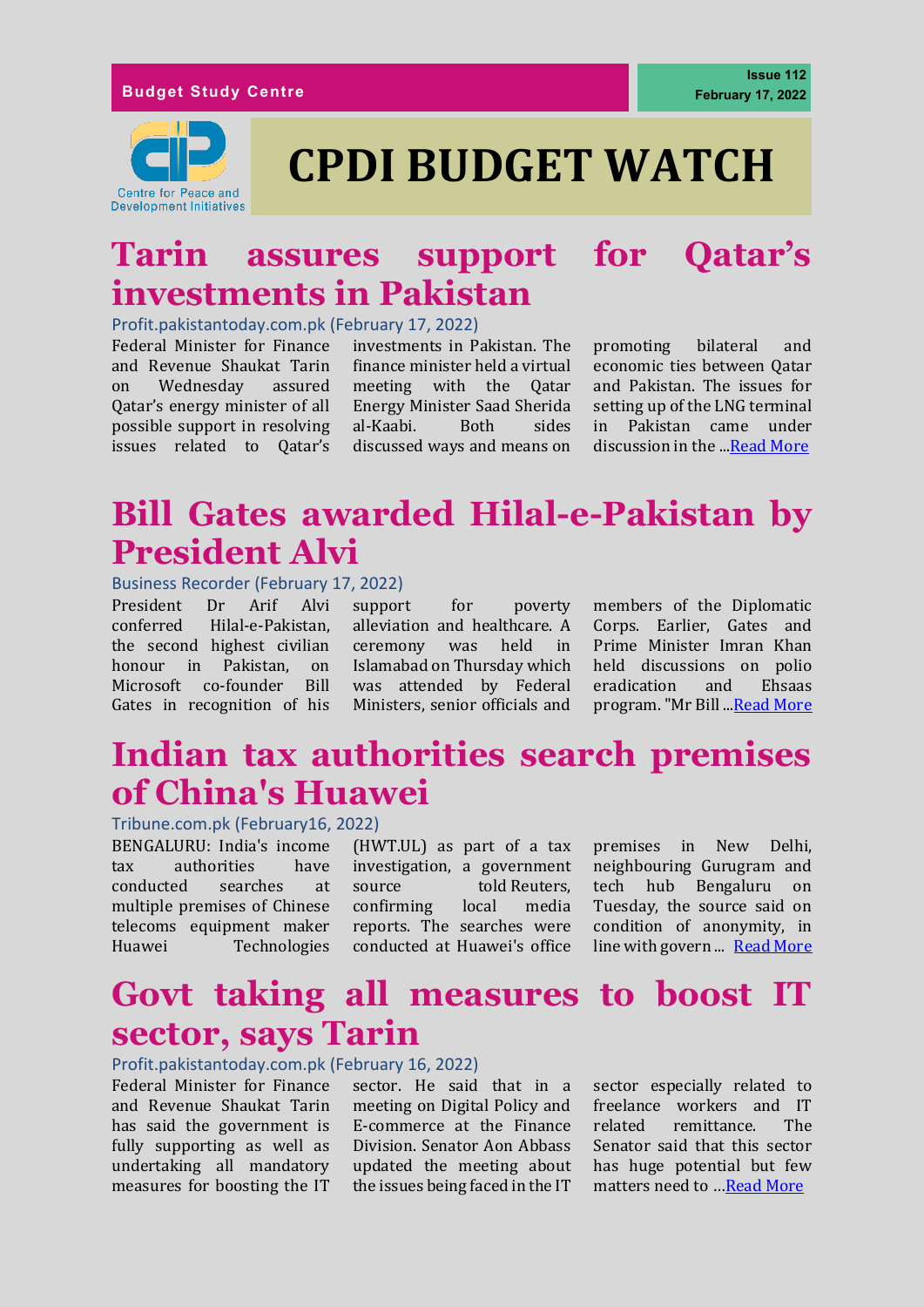# **Tax collection hamstrung by stay orders: govt**

#### Business Recorder (February 15, 2022)

ISLAMABAD: The Cabinet Tuesday approved a 15 percent increase in the salaries of the civil armed forces and 15 percent disparity allowance for

federal employees from grade one to 19. Addressing a press conference after the cabinet meeting here, Federal Minister for Information and Broadcasting Fawad

Chaudhry said that the Federal Board of Revenue (FBR) could not recover Rs3,000 billion due to ongoing cases in courts. "FBR is unable to recover money ..[.Read More](https://www.brecorder.com/news/40154802)

### **Govt intends to launch 5G by 2023, says PTA chairman**

#### Profit.pakistantoday.com.pk (February 15, 2022)

Pakistan Telecommunication Authority (PTA) Chairman on Tuesday informed the Senate Standing Committee on Information Technology and Telecommunication that the

government intends to launch 5G in the country by 2023. He also informed the senate committee that talks are underway with StarLink regarding the provision of cheap internet through satellite. He said StarLink has also registered a company in the country with Securities & Exchange Commission of Pakistan (SECP) …[Read More](https://profit.pakistantoday.com.pk/2022/02/15/govt-intends-to-launch-5g-by-2023-says-pta-chairman/)

# **SBP may continue with house refinancing scheme**

#### Daily Times (February 14, 2022)

The State Bank of Pakistan (SBP) is likely to continue with the house refinancing scheme, WealthPK reported on Sunday quoting economic experts. The report says, granting 'autonomy' to the SBP was a major roadblock to the resumption of the International Monetary Fund's Extended Fund Facility to enable Pakistan to shore up its foreign exchange position. However, the government managed to get the State Bank Amendment Bill passed from the parliament, thus empowering the ..[.Read More](https://dailytimes.com.pk/885204/sbp-may-continue-with-house-refinancing-scheme/)

### **IMF wants govt to pass new law on state firms' management**

The Dawn (February 14, 2022)

ISLAMABAD: Highlighting contingent liabilities of the state-owned enterprises (SOEs) at almost eight per cent of GDP — or about Rs5 trillion — as a major fiscal risk, the International Monetary Fund (IMF) has linked the continuation of its [ongoing programme](https://www.dawn.com/news/1673007/imf-okays-6th-review-ready-to-release-1bn-tranche) with "parliamentary approval" of the new SOE law by the end of June to ensure transparent management of these companies. "Contingent liabilities from loss-making SOEs — to the extent not covered by govern.[.Read More](https://www.dawn.com/news/1674955)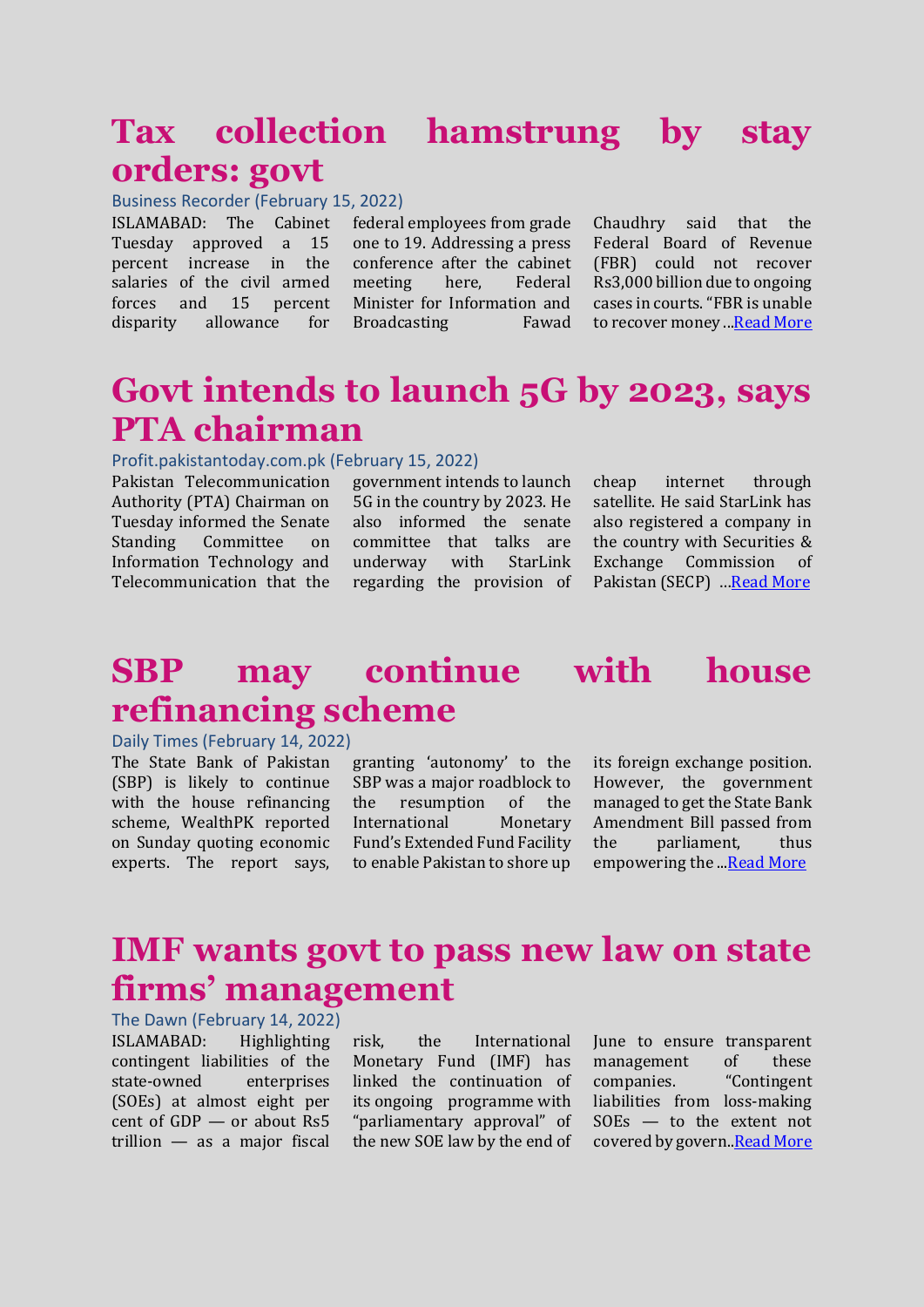# **\$80 billion in Aramco shares moved to Saudi sovereign fund**

Business Recorder (February 13, 2022)

RIYADH: Saudi Arabia has moved four percent of Aramco shares worth \$80 billion in the world's biggest oil exporter to the kingdom's sovereign wealth fund,

authorities said on Sunday. Crown Prince Mohammed bin Salman, Saudi Arabia's de facto ruler, announced the move as part of efforts to recalibrate the oil-dominated

economy. The transfer is also the latest sign that Saudi Arabia wants to open up the oil giant and "crown jewel" of the Saudi economy, the Arab world's largest .... [Read More](https://www.brecorder.com/news/40154103/saudi-oil-giant-aramco-transfers-4-of-shares-to-sovereign-fund)

### **IMF Loan Has Devastating Effects On Pakistan Economy**

The Nation (February 13, 2022)

LAHORE – The business community has warned that continuous borrowing from IMF was the primary reason of high inflation, which would hurt economic growth in the

country. Pakistan Industrial and Traders Association Front senior vice chairman Nasir Hameed and vice chairman Javed Siddiqi said the IMF loan had devastating effects on the economy, as with more taxes and increased rates of utilities, cost of production further increased, rendering Pakistani exports uncompetitive in ... Read More

### **Sri Lanka resumes on arrival visa for tourists, except from Pakistan and 9 other countries**

#### Financialexpress.com (February 12, 2022)

Sri Lanka has announced resumption of visa on arrival facility for international tourists, except travellers from 10 countries including Pakistan and [Nepal.](https://www.financialexpress.com/about/nepal/) The on arrival visa facility for foreign tourists was on hold since the pandemic broke out in the country in 2020. The move is expected to give a muchneeded boost to the island nation's tourism industry, a major forex earner, which has been badly hit by the coronavirus pandemic. "Issuance of on arrival electronic travel .[..Read More](https://www.financialexpress.com/passport-visa/sri-lanka-resumes-on-arrival-visa-for-tourists-except-from-pakistan-and-9-other-countries/2432393/)

### **Broadband and Corporate Services push PTCL's revenue up by 7pc**

Profit.pakistantoday.com.pk (February 12, 2022)

ISLAMABAD: Pakistan Telecommunication Company Limited (PTCL) posted 7% growth in its revenues, owing to growth in Broadband and Corporate & Wholesale

business segments. The company has announced its annual financial results for the year 2021 at its Board of Directors' meeting on February 10, 2022. Once a completely state owned enterprise. PTCL was privatized by selling 26 per cent stakes to Etisalat with the management control back in 2005 at the price ... Read More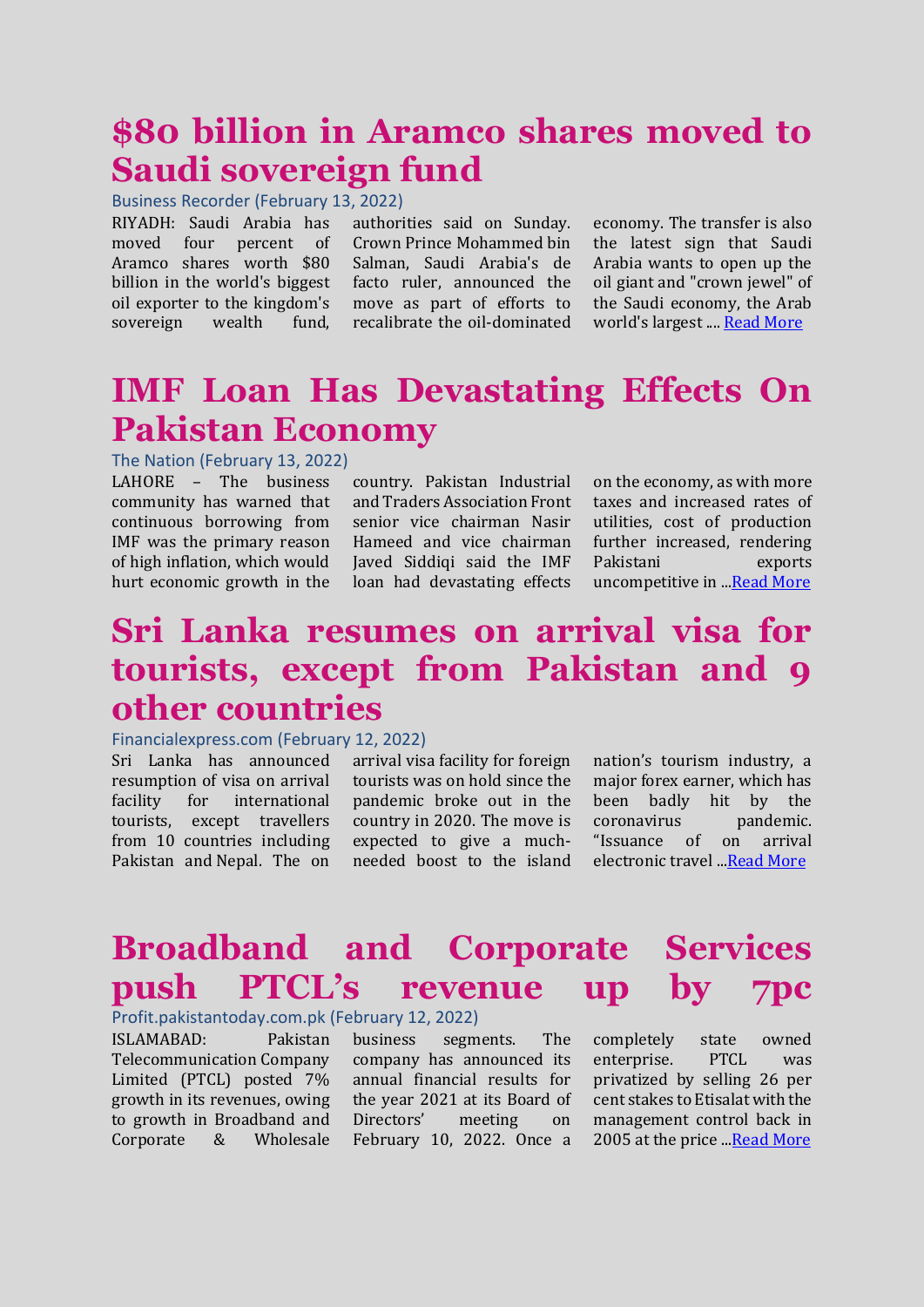# **Shaukat Tarin shares details of Saudi deal in Senate, says Pakistan has to return \$3bn loan in a year**

The Dawn (February 11, 2022)

Finance Minister Shaukat Tarin informed the Senate on Friday that Pakistan has to return \$3 billion — that was [placed](https://www.dawn.com/news/1654273) in the State Bank of Pakistan's (SBP) account

following an agreement with the Saudi Fund for Development (SFD) in 2021 — within a year. Saudi Arabia had in October last year agreed to [revive](https://www.dawn.com/news/1654273) its financial support to Pakistan, including about \$3 billion in safe deposits and \$1.2bn to \$1.5bn worth of oil supplies on deferred payments. The facility was expect.[.Read More](https://www.dawn.com/news/1674509)

# **14 items: Pakistan allows export settlement with Afghanistan in PKR**

Business Recorder (February 11, 2022)

In a bid to ease bilateral trade with crisis-hit Afghanistan, the Ministry of Commerce has allowed export settlement of 14 items to the neighbouring country in Pakistani Rupee, informed Advisor for Commerce and Investment Abdul Razak Dawood on Friday. "Queries have been received regarding export to Afghanistan in Pakistan Rupee. We would like to clarify that to ease exports to Afghanistan, the MoC has allowed export settlement of 14 items in Pak rupee," said Dawood in a twe..[.Read More](https://www.brecorder.com/news/40153778)

### **Govt, Etisalat agree to settle dispute, evaluate properties**

#### Profit.pakistantoday.com.pk (February 10, 2022)

The government of Pakistan and Etisalat International on Thursday agreed to make an evaluation of properties and to settle their dispute. Finance and Revenue Federal Minister

Shaukat Tarin, held a meeting with Etisalat International Group CEO Hatem Dowidar at the Finance Division. The finance minister underscored the significance of resolving outstanding issues between Etisalat and the Privatization Commission and moving ahead for a sustainable solution. He emphasized on fair evaluation of ... [Read More](https://profit.pakistantoday.com.pk/2022/02/10/govt-etisalat-agree-to-settle-dispute-evaluate-properties/)

# **Cannot sustain 'artificially' kept low petrol prices: Shaukat Tarin**

Business Recorder (February 10, 2022)

Finance Minister Shaukat Tarin has said that the government cannot keep prices of petroleum products low artificially, stressing that the global hike in rates will have to be passed onto the consumers at some point.

Tarin's statement comes after the [government abolished](https://www.brecorder.com/news/40151542/pol-products-gst-abolished-pl-revised-downward)  [General Sales Tax](https://www.brecorder.com/news/40151542/pol-products-gst-abolished-pl-revised-downward) (GST) on all petroleum products and reduced the rate of petroleum levy to absorb the international oil price rise with effect from February 1, 2022. The estimated revenue loss on account of zero sales tax on petroleum products would be between Rs21 to 25 billion in one month, an official of Federal Board of Revenue (FBR) had told Business Re....[. Read More](https://www.brecorder.com/news/40153467/cannot-sustain-artificially-kept-low-petrol-prices-shaukat-tarin)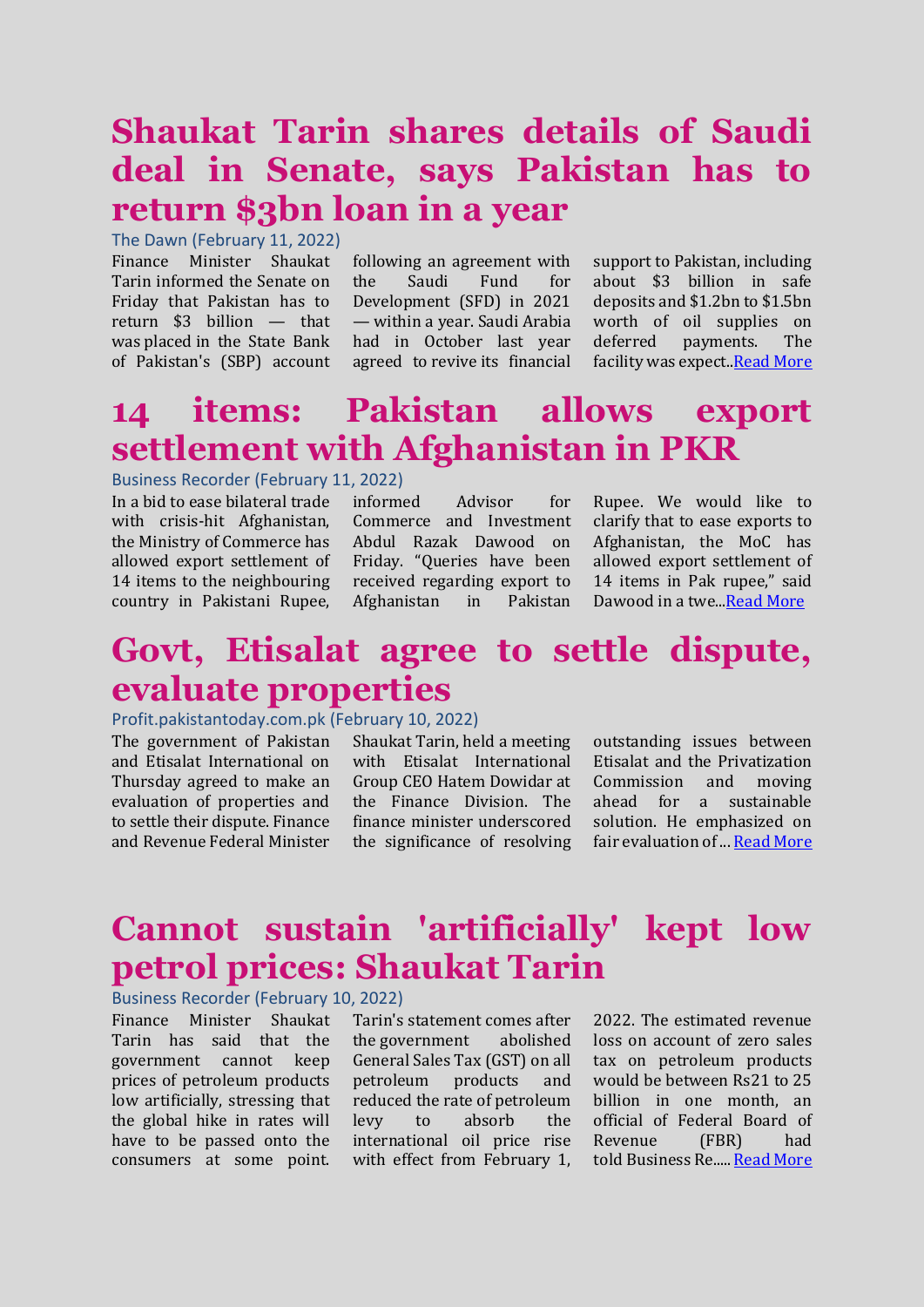# **ECC allows extension of lease for Saindak Copper Gold Project**

Profit.pakistantoday.com.pk (February 09, 2022)

The Economic Coordination Committee (ECC) has allowed 15 years' extension of lease contract between Saindak Metals Limited (SML) and Metallurgical Construction

Corporation (MCC) China for Saindak Copper Gold Project. Federal Minister for Finance and Revenue Shaukat Tarin presided over the ECC. The Ministry of Energy and

Petroleum Division submitted a summary on 15 years' extension of lease contract between SML and MCC China for Saindak Copper Gold Project. Report ... Read More

# **Chinese investors exempted from project approvals**

#### The Dawn (February 09, 2022)

ISLAMABAD: In a major shift from the investment regime, Pakistan has decided to exempt Chinese investors from about 37 approvals for investment projects, besides

completing prior actions like payments of dues to power producers and creating a revolving fund for future interest payments to the existing investors to perk up

investments in phase-II of the multi-billion-dollar China-Pakistan Economic Corridor (CPEC). This was the crux of "the highest-level communication" .[..Read More](https://www.dawn.com/news/1673852)

### **USA, China and UK remain top 3 destinations of Pakistani exports during 6 months**

The News (February 08, 2022)

ISLAMABAD: The United States of America (USA) remained the top export destination of Pakistani products during the first six months of the financial year

(2021-22), followed by China and United Kingdom (UK). Total exports to the USA during July-December (2021- 22) were recorded at US \$3323.788 million against the exports of US \$2277.228 million during July-December (2020-21), showing a growth of 45.95 percent, according to the State Bank of Pakistan (SBP). This was … [Read More](https://dailytimes.com.pk/882353/usa-china-and-uk-remain-top-3-destinations-of-pakistani-exports-during-6-months/)

# **Pakistan, China begin new era of bilateral cooperation**

#### Profit.pakistantoday.com.pk (February 08, 2022)

A new era of development and cooperation has begun between Pakistan and China, said a joint statement issued at the end of PM Imran Khan's visit to Beijing. President Xi Jinping and Prime Minister Li Keqiang had detailed delegation-level in-depth discussions with Prime Minister Imran Khan on the sidelines of the opening

ceremony of the Winter Olympic Games 2022. Both sides have issued an important thirty-three pointer joint statement covering diverse ..[.Read More](https://profit.pakistantoday.com.pk/2022/02/08/pakistan-china-begin-new-era-of-bilateral-cooperation/)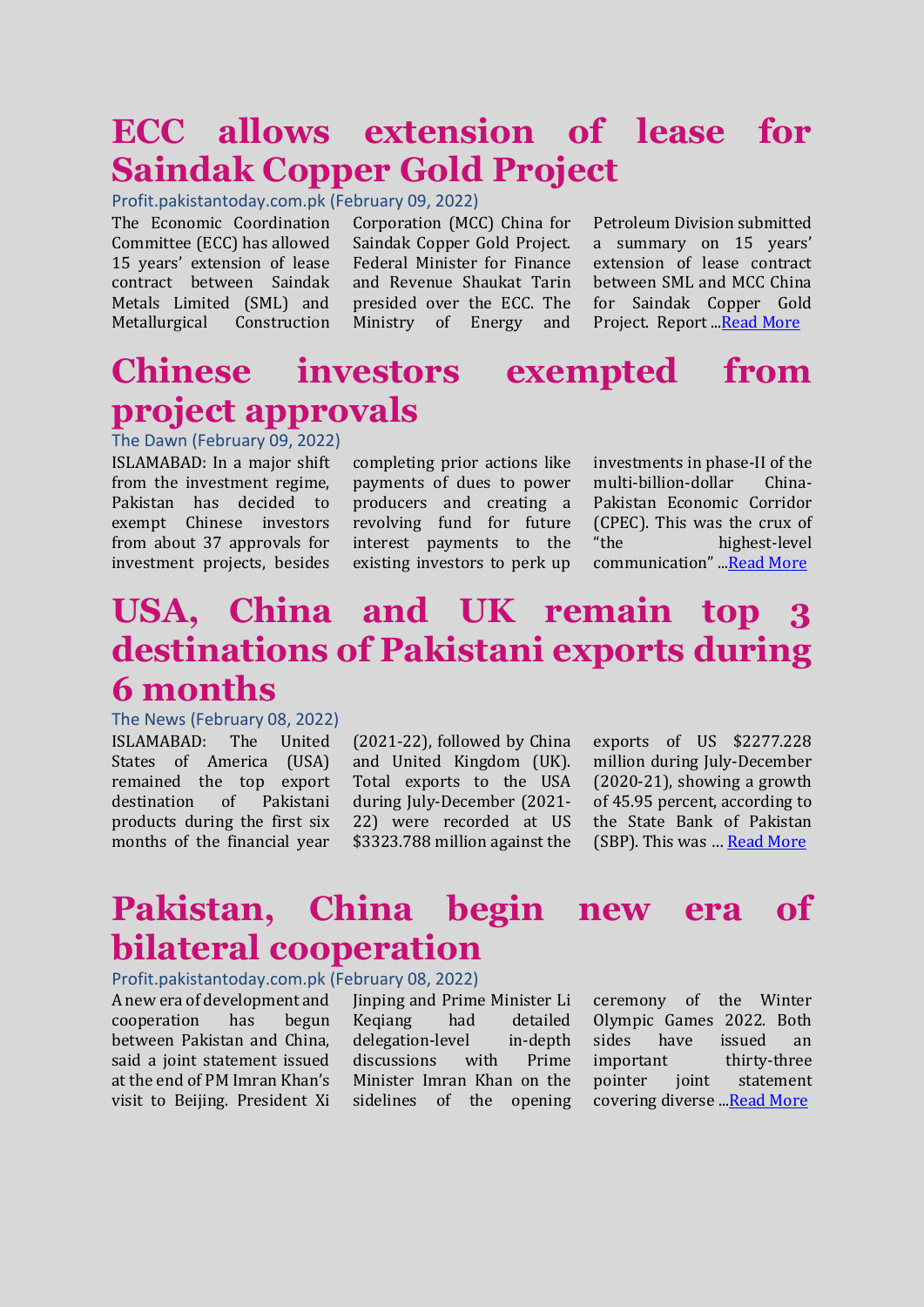# **Pakistan, KSA for further strengthening of bilateral cooperation**

Daily Times (February 07, 2022)

ISLAMABAD: Pakistan and the Kingdom of Saudi Arabia (KSA) Monday reiterated the importance of further strengthening and diversifying bilateral

cooperation in various areas of mutual interest. This was discussed during a meeting between President Dr Arif Alvi and the visiting Saudi Minister for Interior Prince

Abdulaziz bin Saud bin Naif bin Abdulaziz Al Saud here at the Aiwan-e-Sadr. Welcoming the Saudi interior minister, the president said both the brotherly count ... [Read More](https://dailytimes.com.pk/881823/pakistan-ksa-for-further-strengthening-of-bilateral-cooperation/)

### **Japan second largest donor to Pakistan, says ambassador**

#### Profit.pakistantoday.com.pk (February 07, 2022)

Japan Ambassador Mitsuhiro Wada has said that Japan is the second largest donor to Pakistan. The Ambassador of Japan to Pakistan on Monday called on the Federal Minister for Economic Affairs Omar Ayub Khan. The Minister warmly welcomed the new Japanese Ambassador and assured him of the government of Pakistan's full

support to further strengthen bilateral relations. This year Japan and Pakistan are celebrating the 70th anniversary of establishing diplomatic relat... [Read More](https://profit.pakistantoday.com.pk/2022/02/07/japan-second-largest-donor-to-pakistan-says-ambassador/)

### **IMF wants SBP to roll back housing finance measures**

#### The Dawn (February 06, 2022)

KARACHI: The International Monetary Fund (IMF) has asked the State Bank of Pakistan (SBP) to "unwind" the two key measures for the promotion of housing and construction activities. In July

2020, the SBP made it mandatory for banks to [increase their share](https://www.dawn.com/news/1569282) of lending portfolios for housing and construction sectors to five per cent by December

2021. In addition, the SBP changed capital adequacy regulations in June 2021 to lower the applicable risk weight to 100pc.... Read More

### **FPCCI hails over \$1bn FDI in 1HFY22**

#### Bolnews.com (February 06, 2022)

LAHORE: The flourishing illicit trades of [tobacco,](https://en.wikipedia.org/wiki/Tobacco) tea, tyres, lubricants and pharmaceuticals are denting the national exchequer with a loss of Rs320 billion annually

in taxes. The lack of political will, corruption in tax administration and political influence of evaders are the main causes of the illegal trades. Unabated smuggling,

counterfeit and non-duty paid production and distribution of cigarettes alone is depriving Pakistan with the revenue of at least Rs80 billion. As per the industry stat... [Read More](https://www.bolnews.com/business/2022/02/illicit-trades-causing-rs320-billion-annual-loss/)